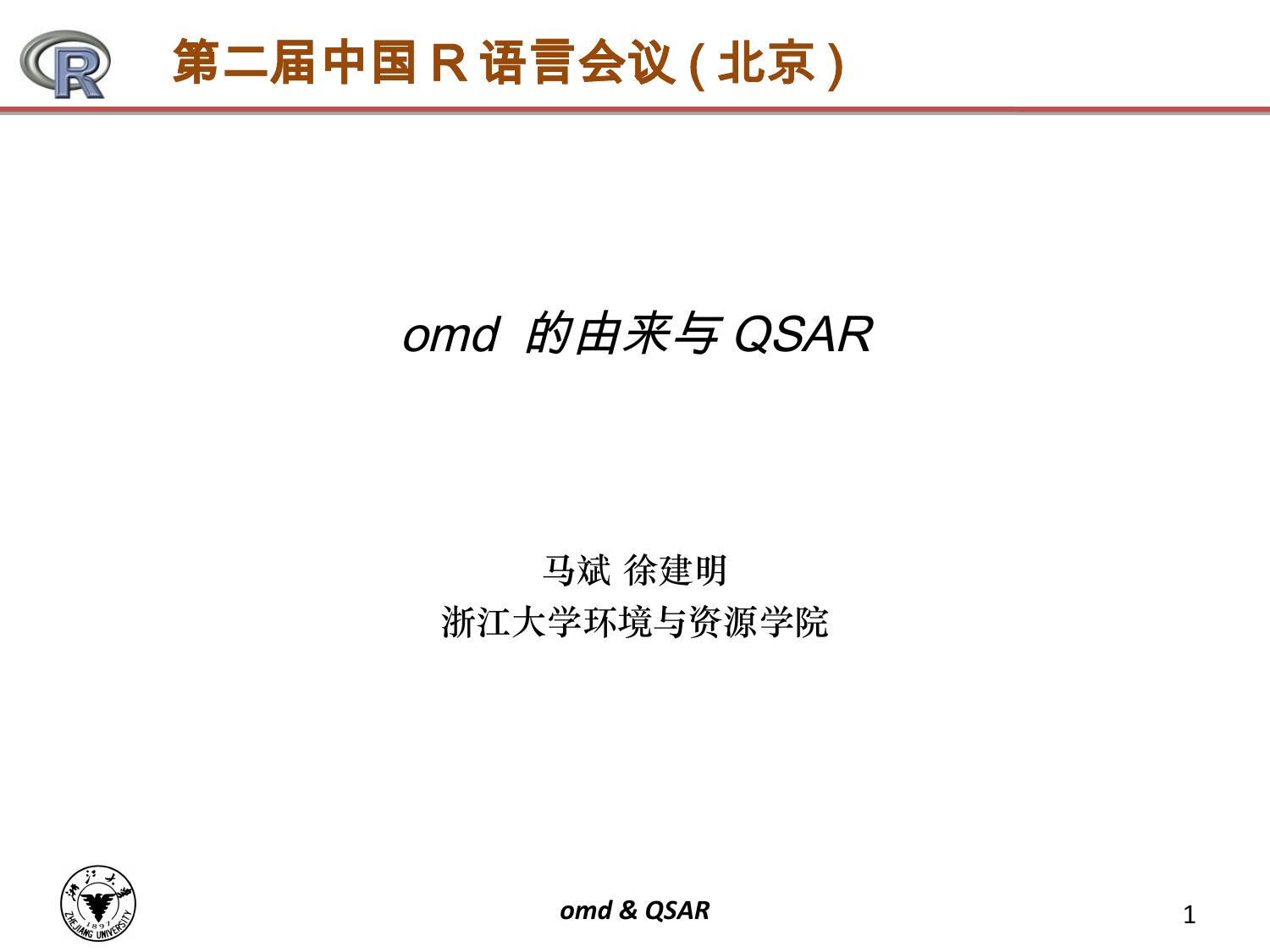

# 第二届中国 R 语言会议 (北京)



- R在QSAR分析中的最大特点是快捷和简便。
- QSAR的模型构建、验证和应用过程中都有多 种方法可以选择, 而这些方法目前都分布在不 同的包中
- 收集和整理各种常用的QSAR用到的方法, 编 写QSAR常用过程的函数,并开发出不断更新 的包就尤为重要
- 本文为R的QSAR包作出了一个开端

马斌: R在QSAR中的应用

18

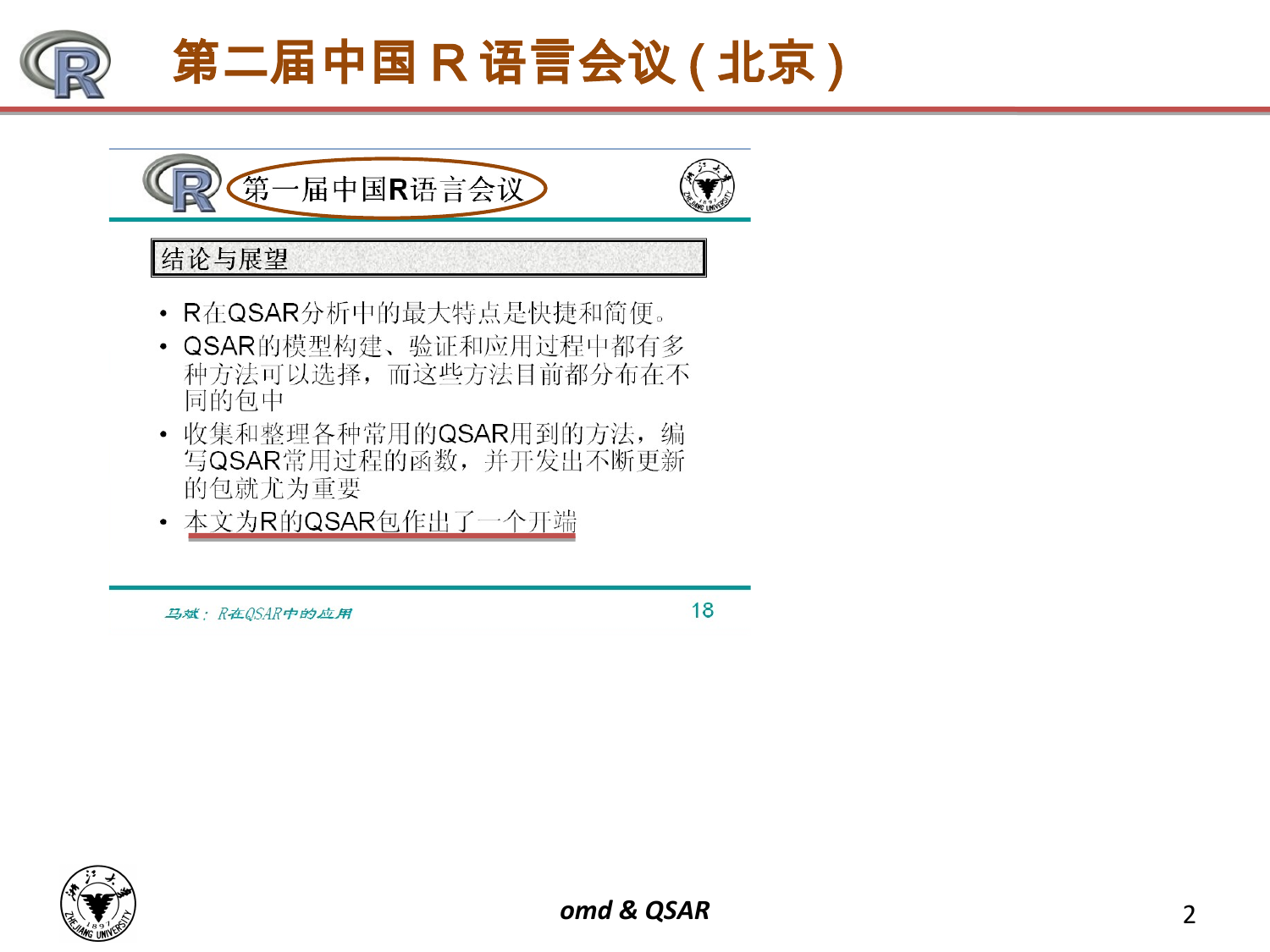

# 第二届中国 R 语言会议 (北京)



#### 结论与展望

- R在QSAR分析中的最大特点是快捷和简便。
- QSAR的模型构建、验证和应用过程中都有多 种方法可以选择, 而这些方法目前都分布在不 同的包中
- 收集和整理各种常用的QSAR用到的方法, 编 写QSAR常用过程的函数,并开发出不 的包就尤为重要
- 本文为R的QSAR包作出了一个开端

马斌: R在QSAR中的应用



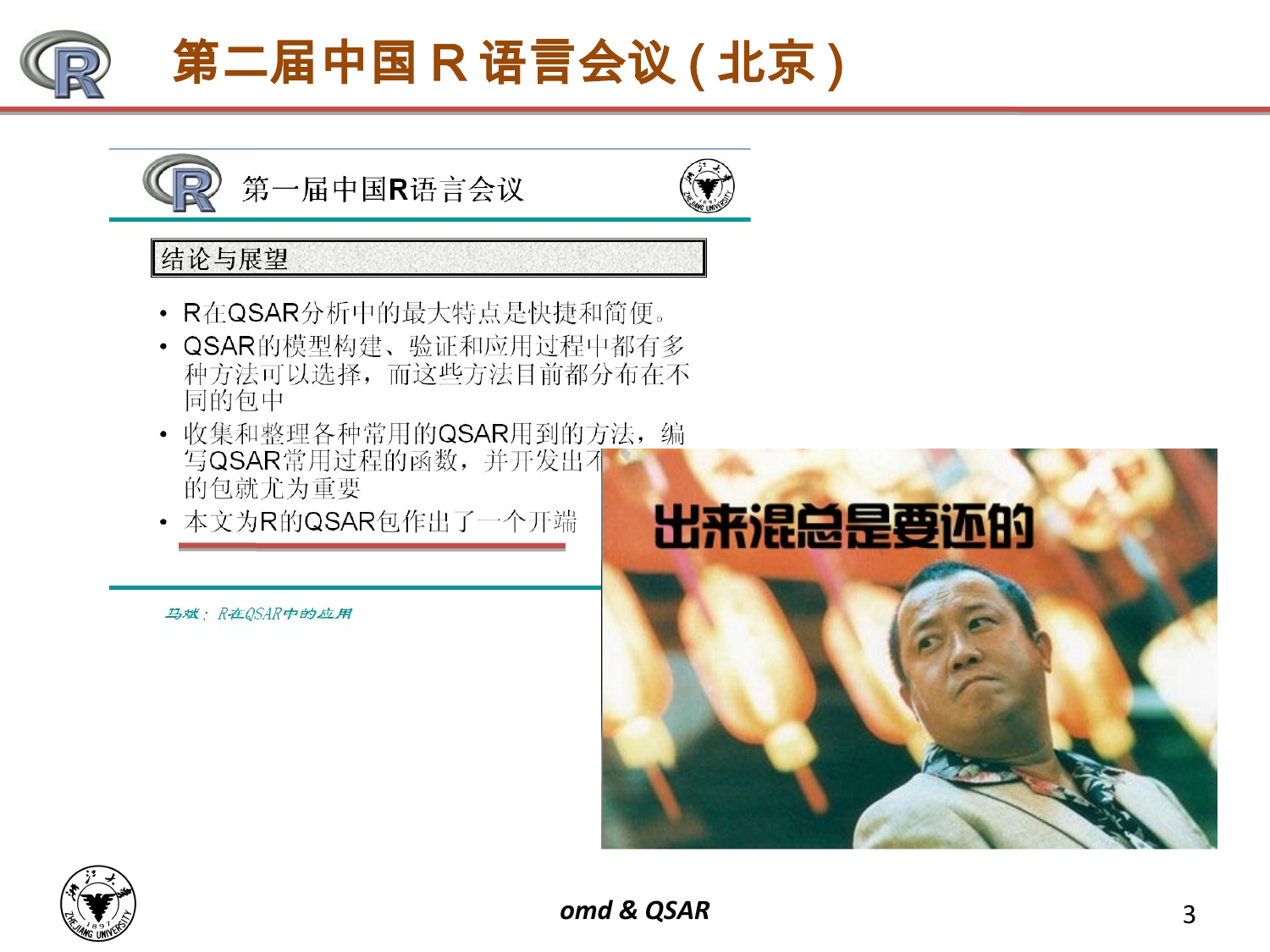

omd: filter the molecular descriptors for QSAR

This package including two useful function, which can be used for filter the molecular descriptors matrix for QSAR.

Version:  $1.0$ Published:  $2009 - 11 - 03$ Bin Ma Author: Maintainer: Bin Ma <br/> <br/> <br/> <br/>ail.com> GPL  $(2)$ License: CRAN checks: omd results

Downloads:

Package source: omd 1.0. tar. gz omd  $1.0$ . tgz MacOS X binary: Windows binary: omd 1.0.zip Reference manual: omd.pdf

Thanks to *Yihui Xie* from COS and *Kurt.Hornik* from R-group

### http://cran.r-project.org/web/packages/omd/index.html

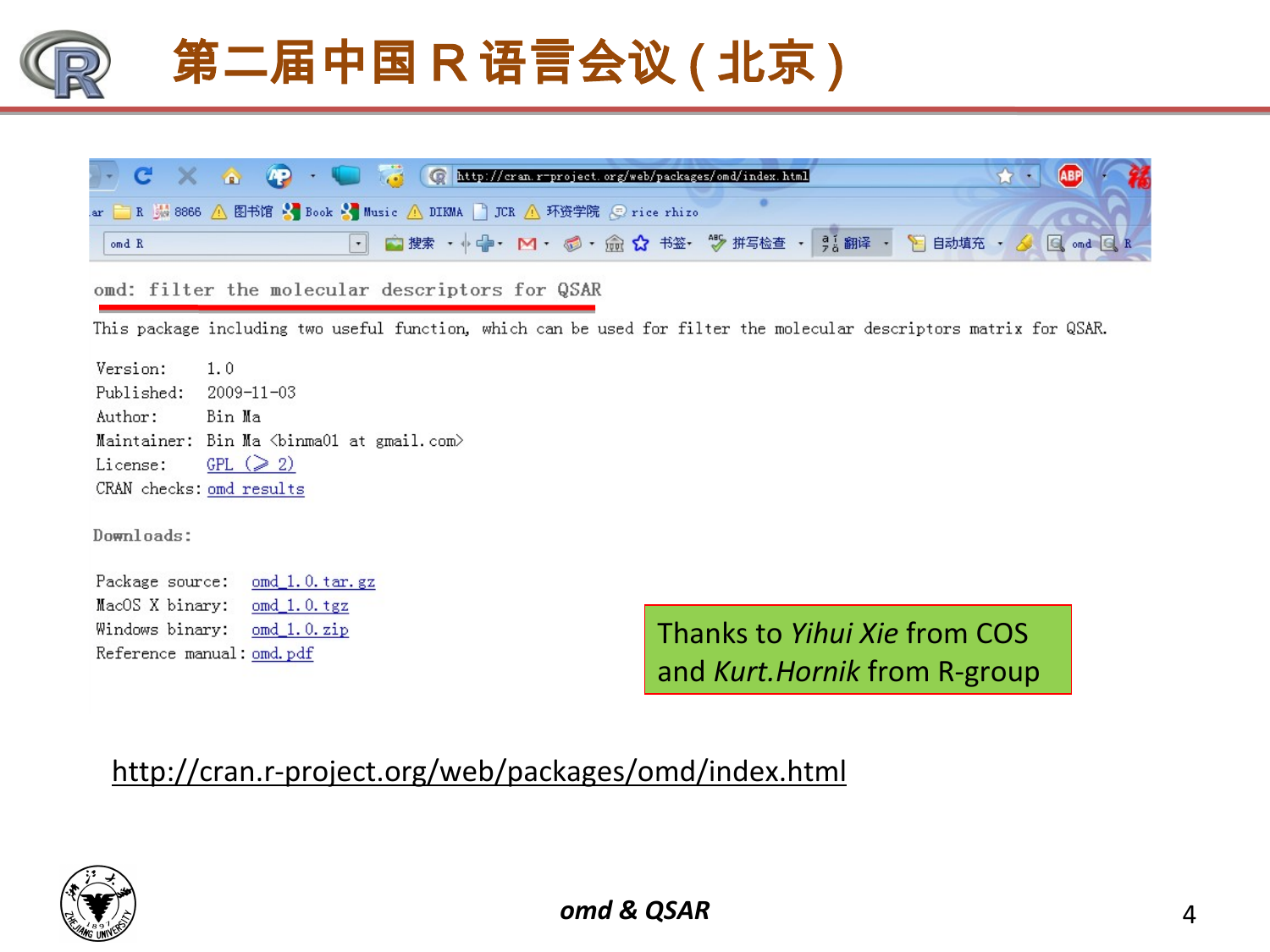

- QSAR ( Quantitative Structure-Activity Relationship ) -- 定量构效关系
- 化合物结构与其效应之间的定量关系,即借助结构参数 构建数学模型来描述化合物结构与活性之间的关系
- 活性——化合物的反应活性,比如药效、反应速度、吸 附特性……

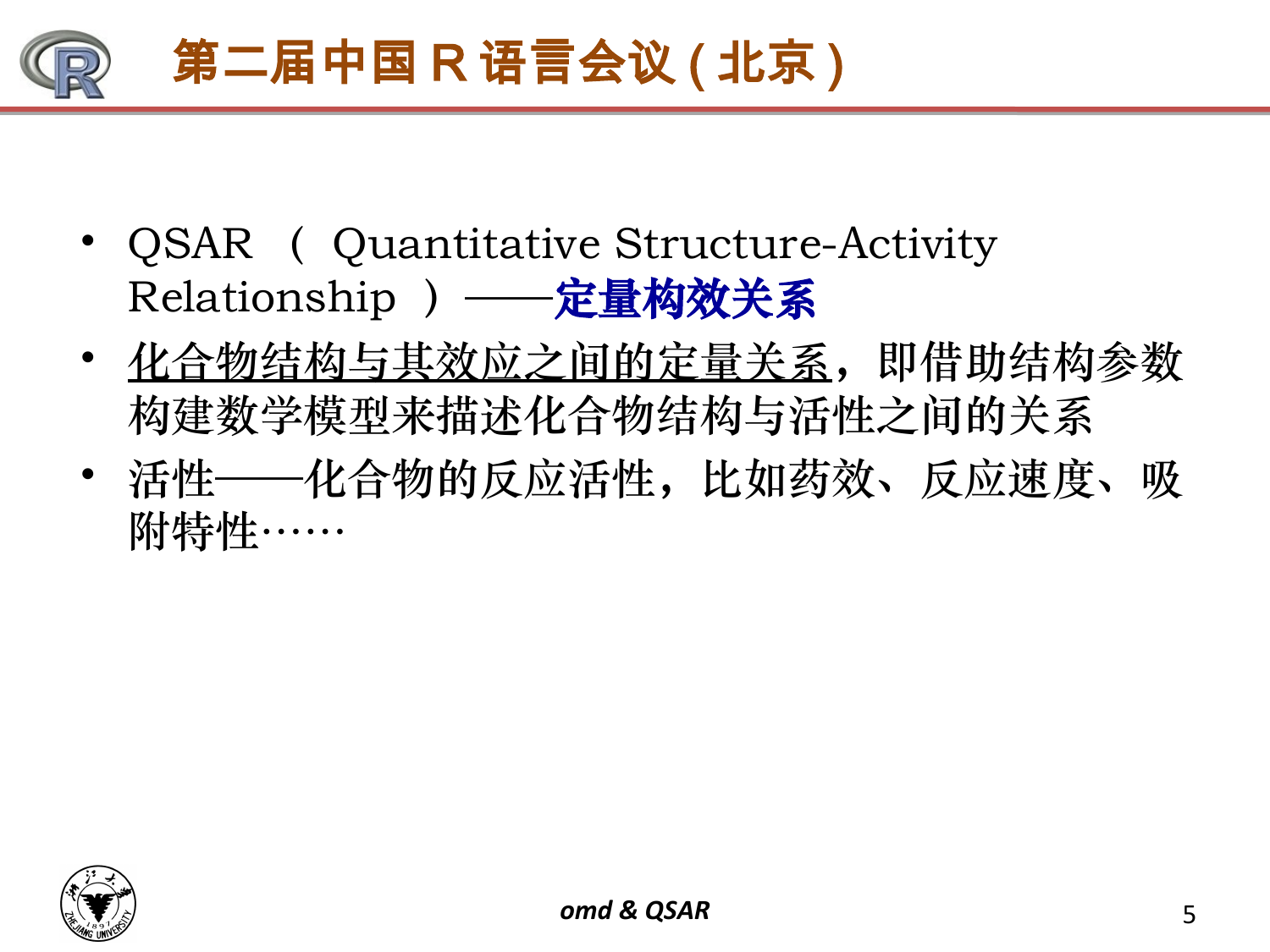







Naphthalene  $(C_{10}H_8)$ 

Chrysene  $(C_{18}H_{12})$ 

Pentacene  $(C_{24}H_{12})$ 



Pyrene  $(C_{16}H_{10})$ 

Benzo(g,h,i)perylene  $(C_{22}H_{12})$ 



Coronene  $(C_{24}H_{12})$ 

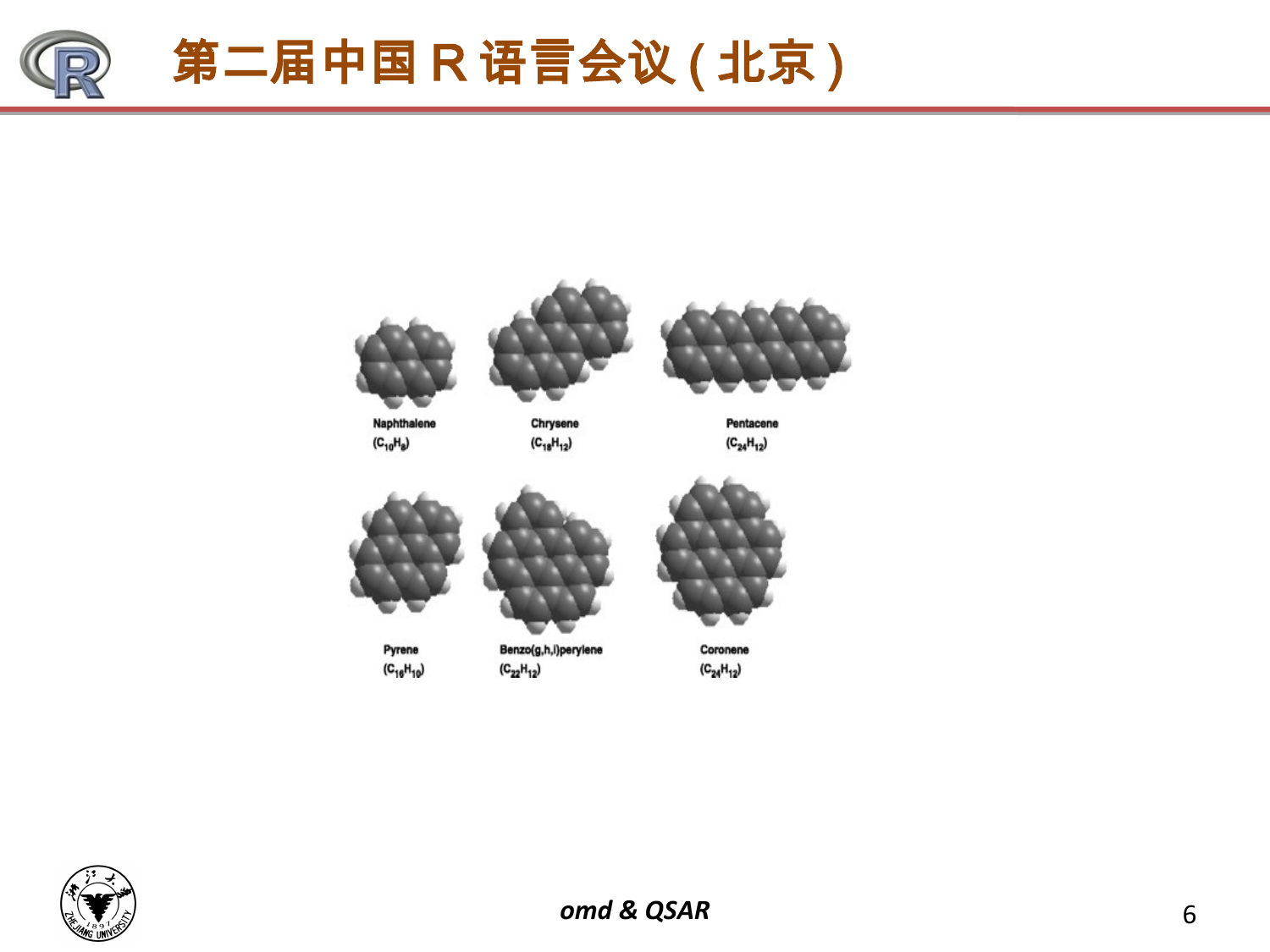



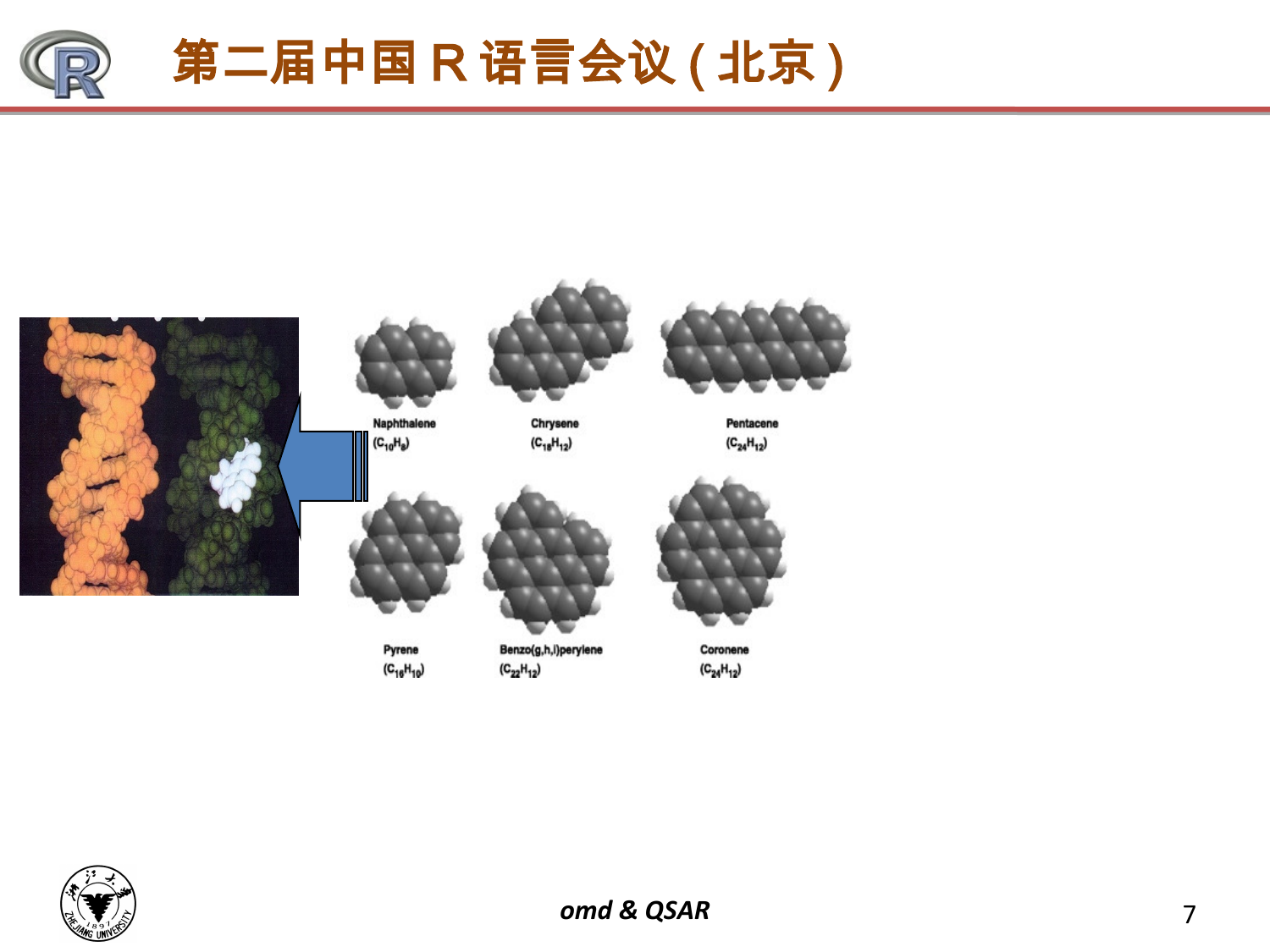



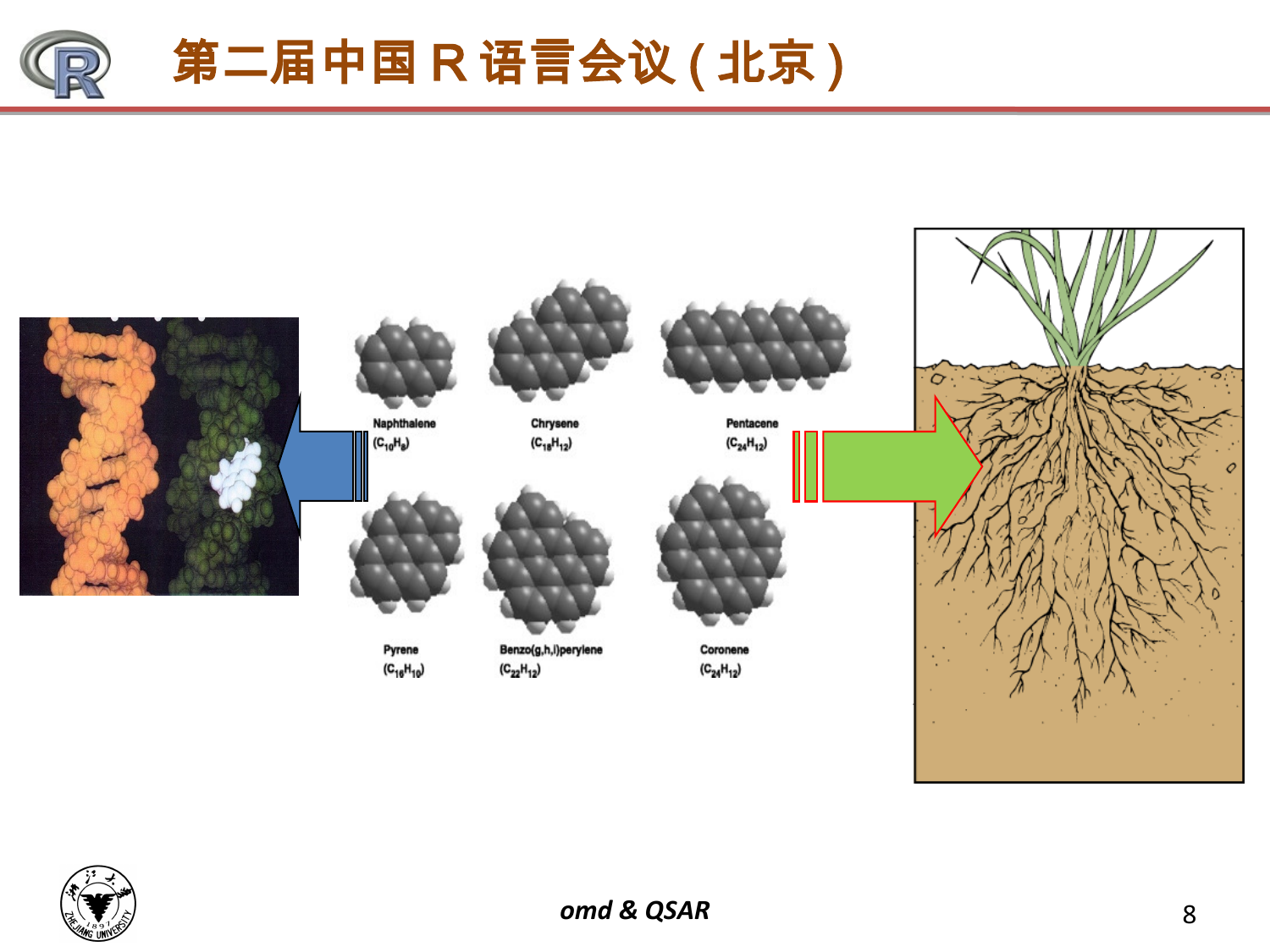

- from tilter the constant and nearly constant indices
- fhcor: filter the highly correlated indices

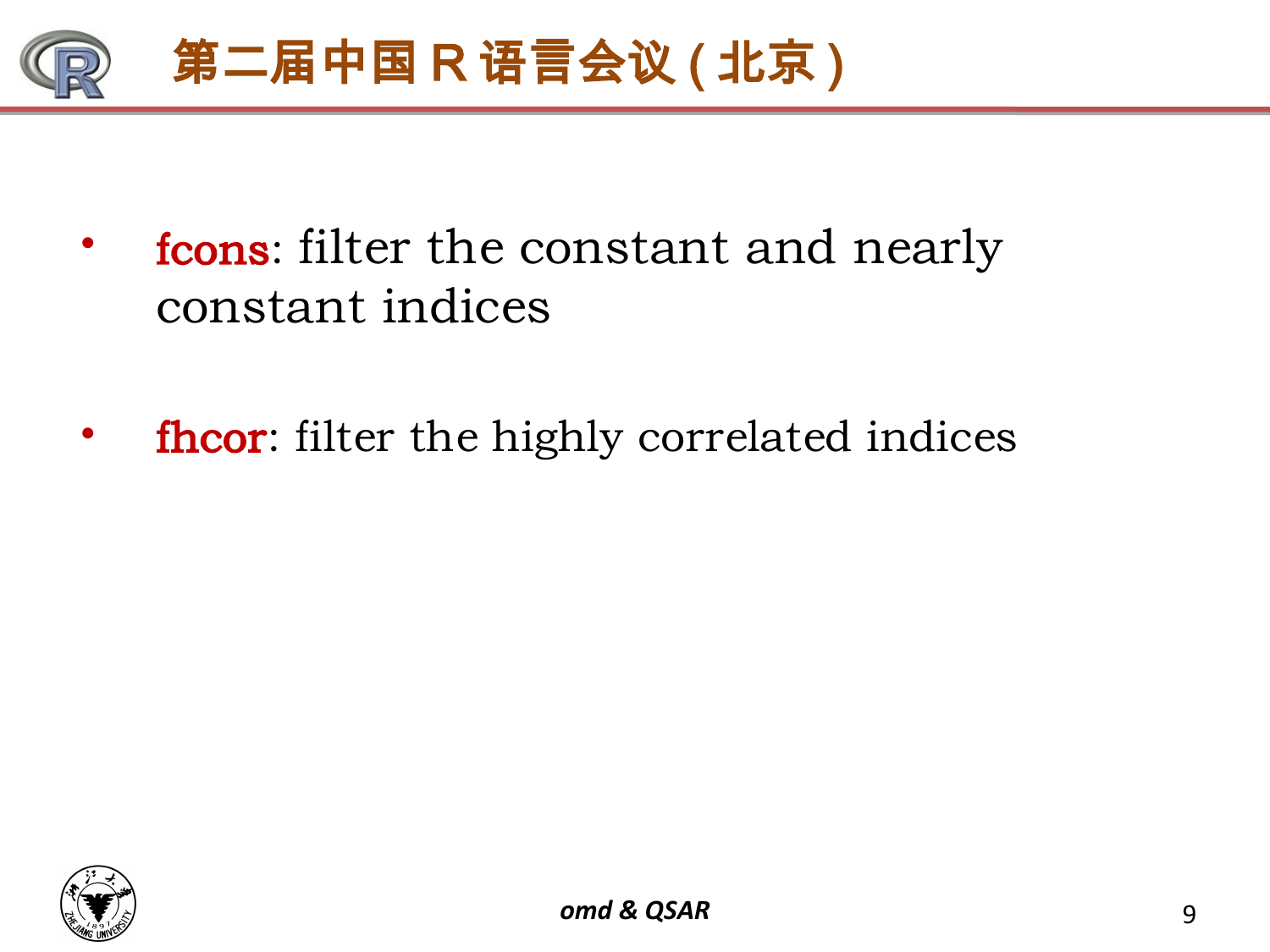# 第二届中国 R 语言会议 ( 北京 )

### **fcons**

# filter the constant and nearly constant indices

```
fcons<-function(indices,k){
```

```
samp<-c()
```

```
dim.ind<-dim(indices)
```

```
for(i in 1:(\text{dim}.\text{ind}[2])){
```

```
if (length(unique(indices[,i])) \le k
```

```
samp<-c(samp,i)
```

```
}
indices.fil<-indices[,-samp]
indices.fil
```
}

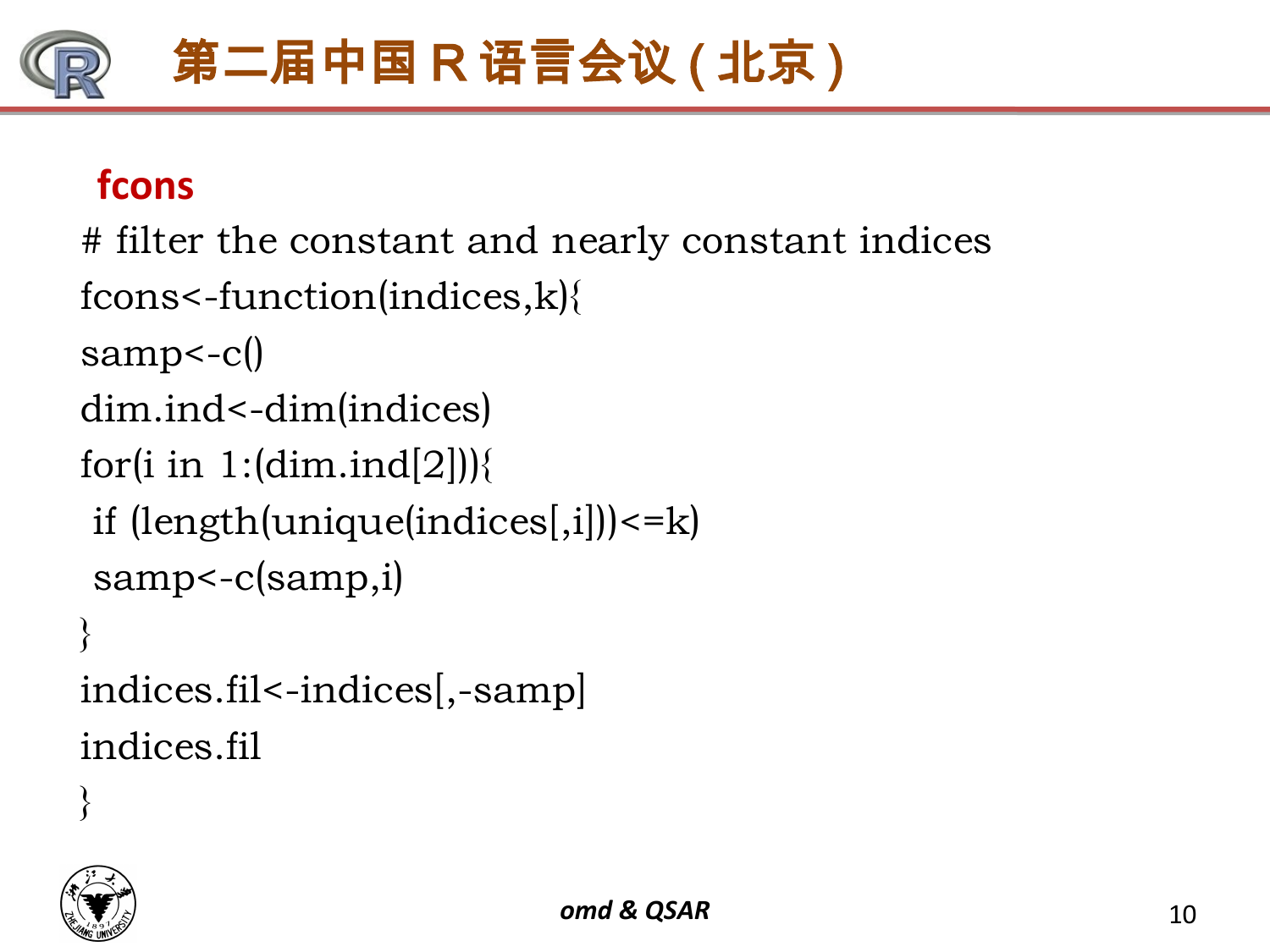

- fcons 可以将 QSAR 中的分子结构参数矩阵中衡量或 者近似衡量的参数删除。
- 通过 Dragon 5.0 计算的 16 种 PAHs 分子结构参数矩 阵为 16×1441 。
- 使用 fcons 函数去掉取值少于 3 个的分子结构参数, 矩 阵简化为 16×226 。

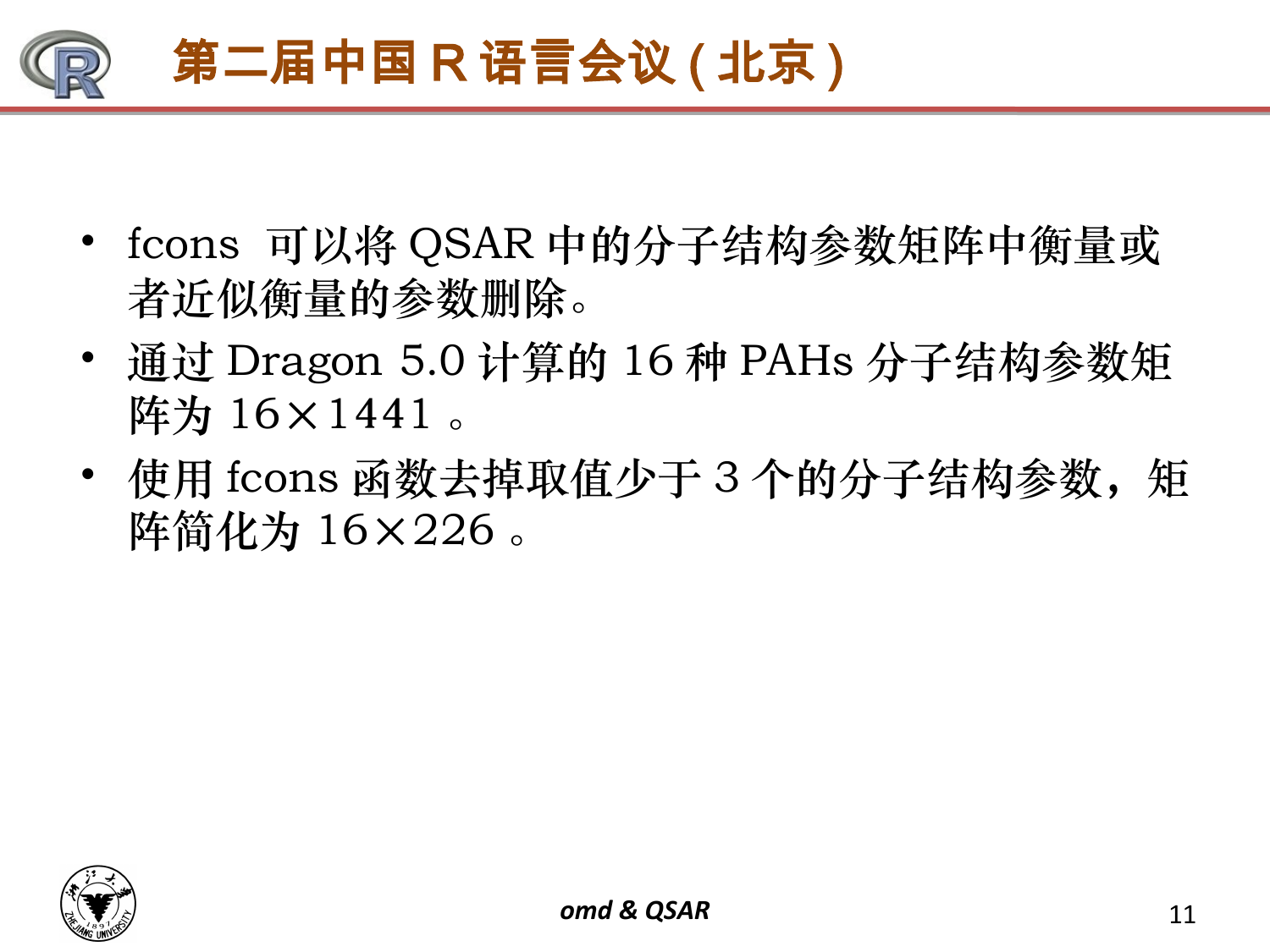# 第二届中国 R 语言会议 ( 北京 )

### **fhcor**

#filter the highly correlated indices

```
fhcor<-function(indices,k){
cor.matrix<-cor(indices)
dim.cor<-dim(cor.matrix)
samp<-c()
for(i in 1:(\dim.cor[1]-1)){
for(j in (i+1):dim.cor[2]\}
 if(abs(cor.matrix[i,j])>=k){
  samp<-c(samp,j);
  break}
}}
indices.fil<-indices[,-samp]
\left\{ \right\}
```
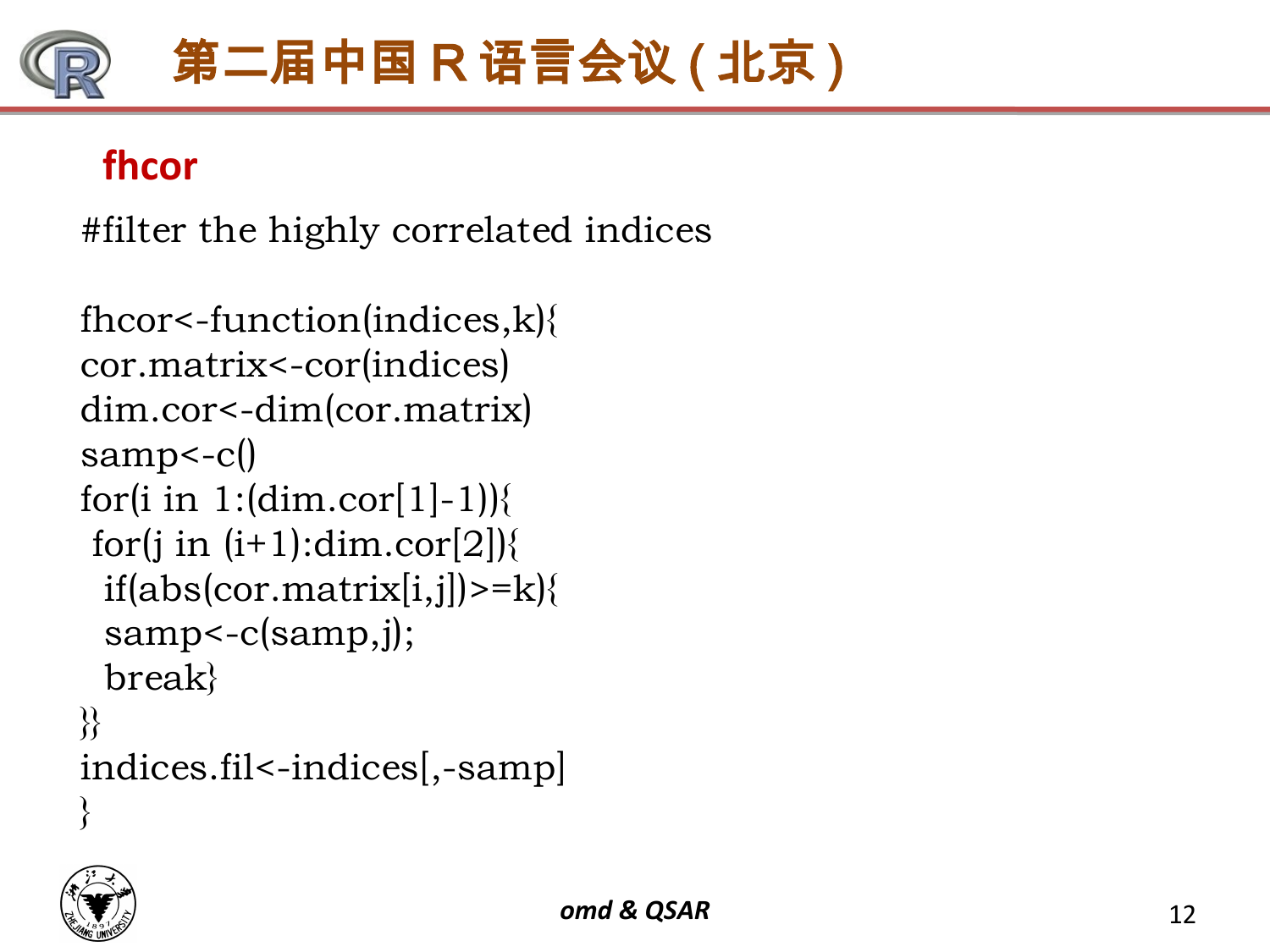

- fhcor 可以将分子结构参数矩阵中相关系数高于设定值 的参数删除。
- 利用 fhcor 将分子结构参数矩阵简化为 16×48 。
- 如果分子结构参数矩阵仍需要优化,可以采用遗传算法 进一步优化。

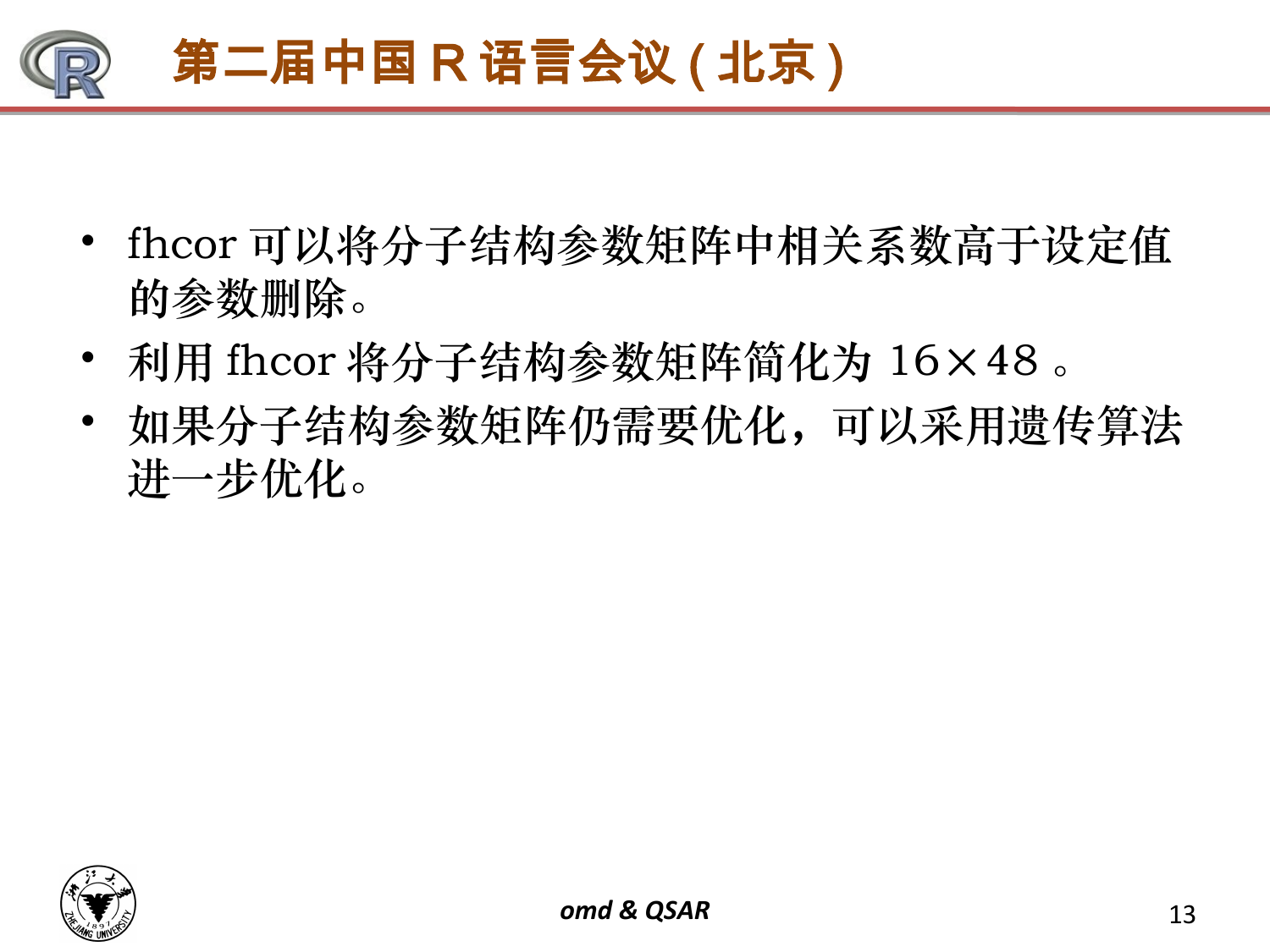

#### **Genetic Algorithm –Partial Least square**

- #GA-PLS
- library(genalg)
- evalVals<-function(chromosome=c()) {
- $return Val = 1$
- $Y < -c()$
- if (sum(chromosome)>2) {
- $MOL = mol3$ , chromosome==1];
- PLS<-plsr(lnR~.,data=MOL,method='simpls',validation='CV');
- rmsep<-RMSEP(PLS)
- $returnVal \le -min(rmsepSval[1,1,])$
- }
- returnVal
- }
- rbga.results.pls4 = rbga.bin(size=48, zeroToOneRatio=5, evalFunc=evalVals, popSize=200, iters=100,verbose=TRUE)

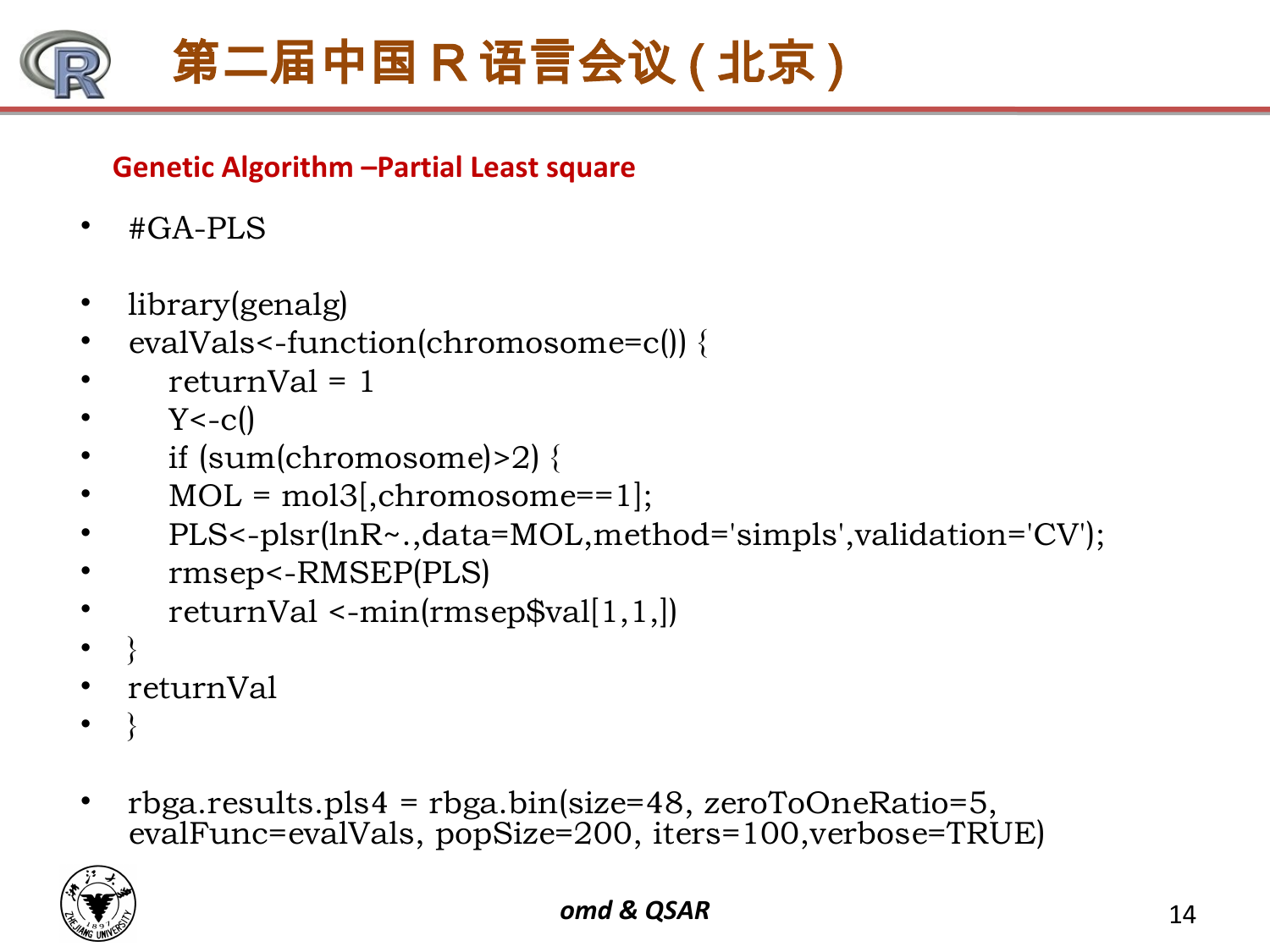

- 通过 GA-PLS, 分子结构参数矩阵简化为 16×14。
- 构建优化的分子结构参数矩阵与 PAHs 根际降解效应值 之间的 PLS 模型。

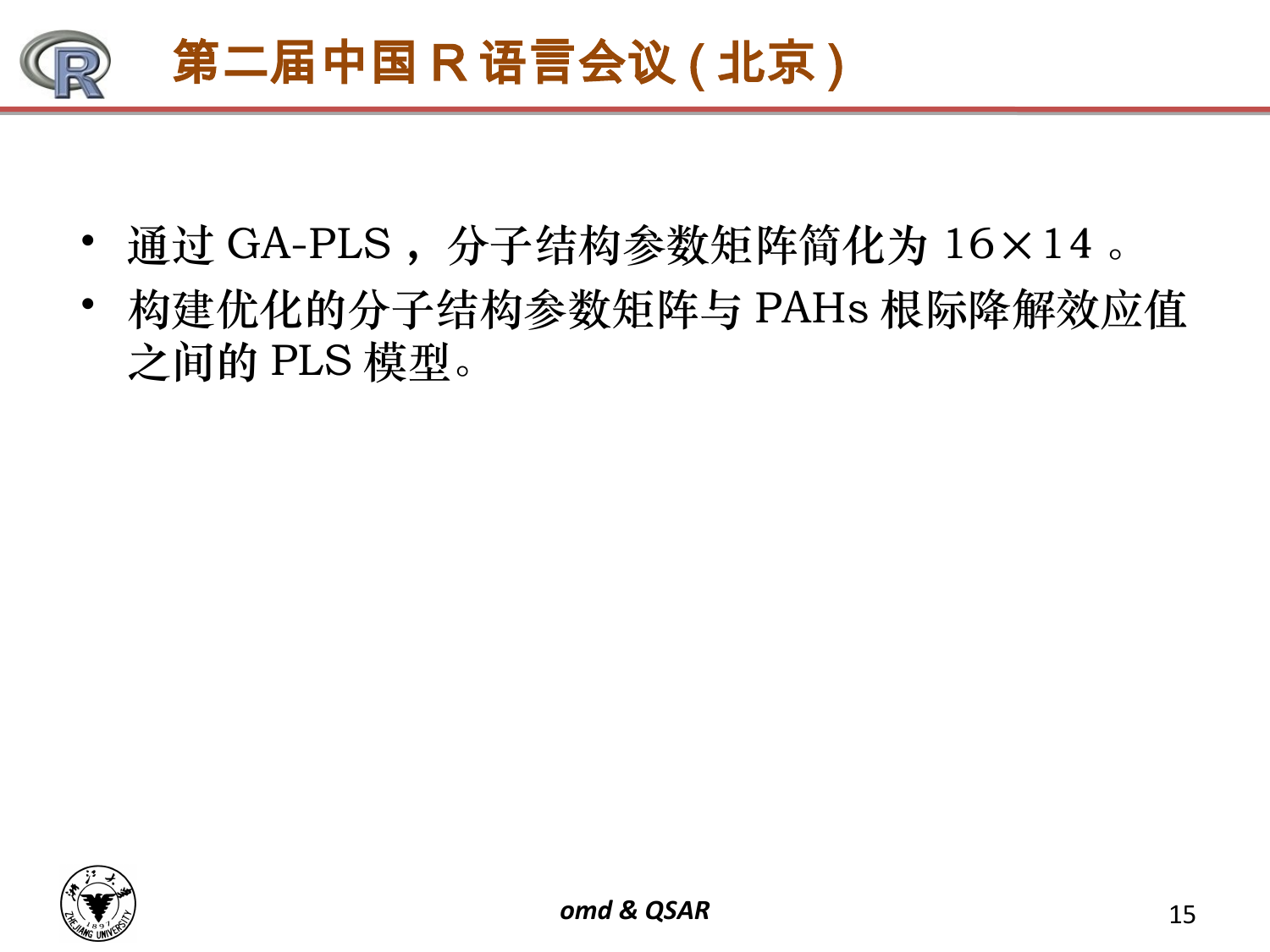



The relationship between predicted and calculated effect sizes

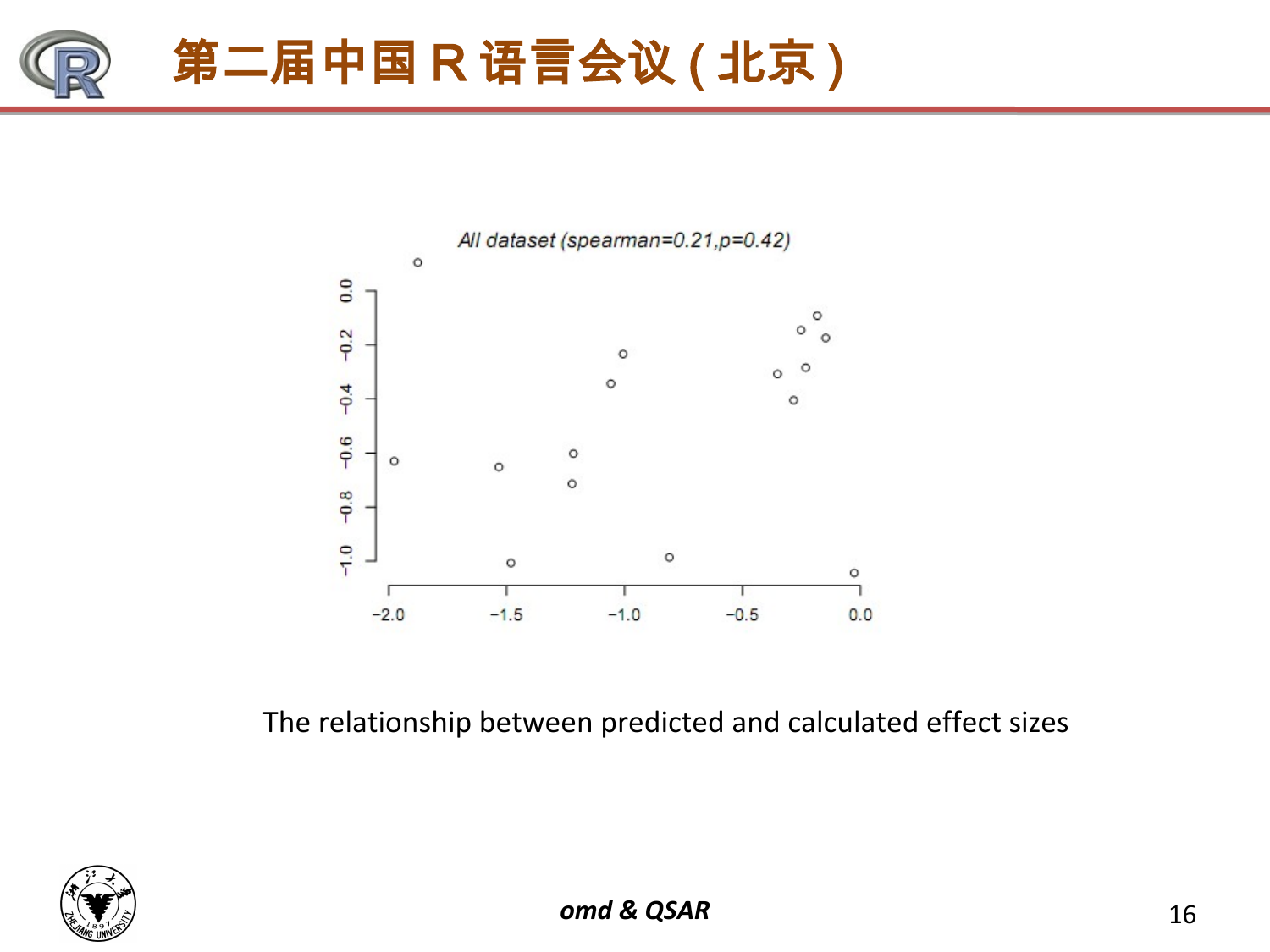

## Conclusion

- The promised package *omd* have been released online.
- I have grow up from a **green hand** to a R-user putting a foot in the door.